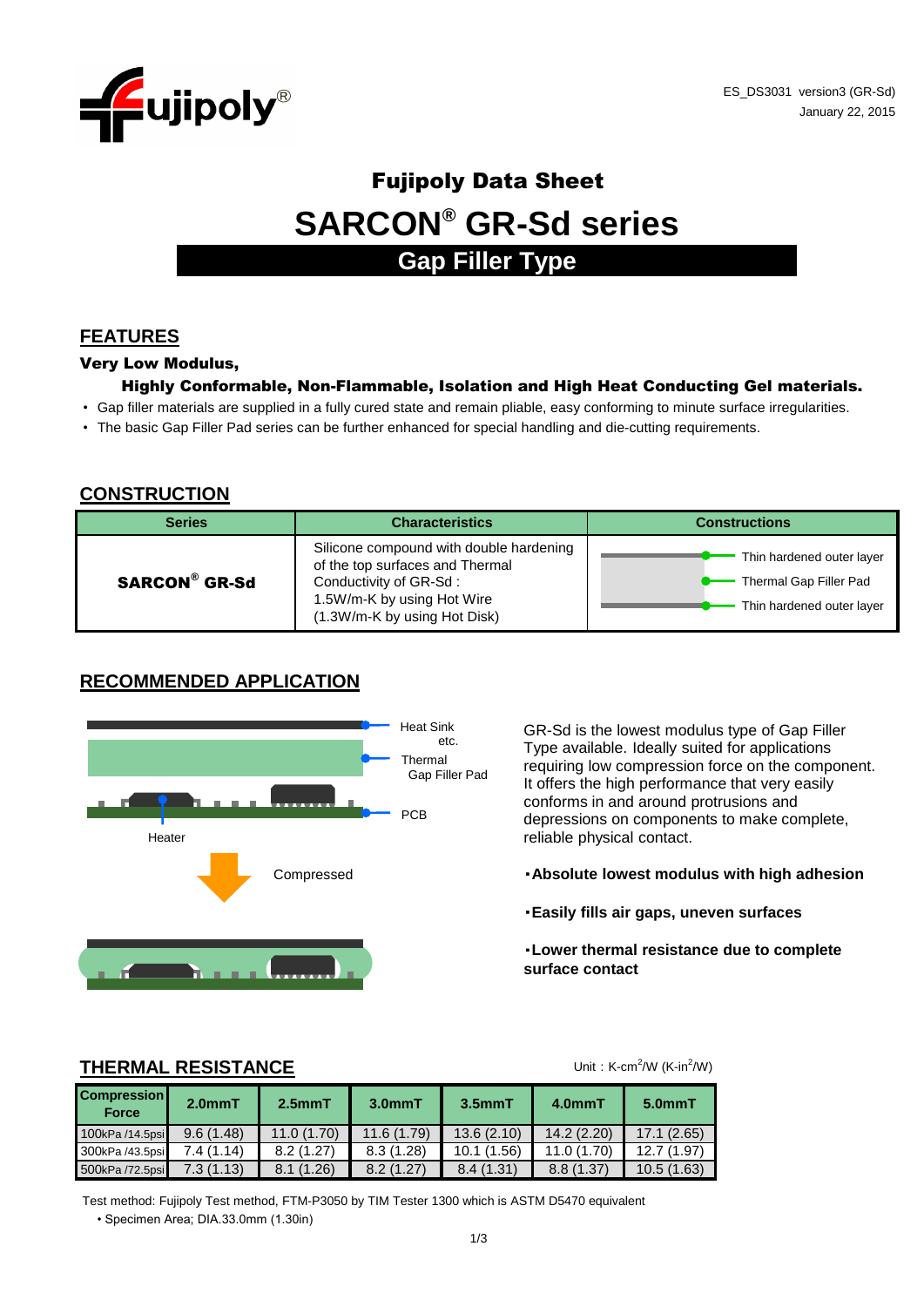| <b>Properties</b> |                             | unit                         |      | <b>GR-Sd</b>                        |              | <b>Test method</b>    | <b>Specimen</b> |
|-------------------|-----------------------------|------------------------------|------|-------------------------------------|--------------|-----------------------|-----------------|
| Physical          | Color                       |                              |      | Dark Gray                           |              | <b>Visual</b>         |                 |
| Properties        | Specific Gravity            |                              |      | 2.5                                 |              | ASTM D792             | A               |
|                   | Hardness                    | Shore OO                     |      |                                     | 15           | ASTM D2240            | B               |
|                   | <b>Highest Value</b>        | (ASKER C)                    |      | (5)<br>(reference)                  |              | (ISO 7619)            |                 |
|                   | <b>Tensile Strength</b>     | 0.1(14.5)<br>MPa (psi)       |      | ASTM D412                           | A            |                       |                 |
|                   | Elongation                  | $\%$                         |      | 230                                 |              | ASTM D412             | $\overline{A}$  |
|                   | <b>Tear Strength</b>        | N/mm (ppi)                   |      |                                     | 1.2(6.8)     | ASTM D624             | A               |
| Electrical        | <b>Volume Resistivity</b>   | Ohm-m                        |      | 1.0x10 <sup>9</sup>                 |              | ASTM D257             | C               |
| Properties        | Breakdown Voltage           | kV/mm (volts/mil)            |      |                                     | 10 (254)     |                       | $\mathsf C$     |
|                   | Dielectric Strength         | kV/mm (volts/mil)            |      |                                     | 10 (254)     |                       | $\mathsf{C}$    |
|                   | <b>Dielectric Constant</b>  |                              | 50Hz |                                     | 6.44         |                       |                 |
|                   |                             |                              | 1kHz |                                     | 6.20         | ASTM D150             | A               |
|                   |                             |                              | 1MHz |                                     | 5.97         |                       |                 |
|                   |                             |                              | 50Hz | 0.0239                              |              |                       |                 |
|                   | <b>Dissipation Factor</b>   |                              | 1kHz | 0.0153                              |              | ASTM D150             | $\overline{A}$  |
|                   |                             |                              | 1MHz |                                     | 0.0072       |                       |                 |
| Thermal           | <b>Thermal Conductivity</b> | $W/m-K$                      |      | 1.5                                 | by Hot Wire  | ASTM D2326            |                 |
| Properties        |                             |                              |      | 1.3                                 | by Hot Disk  | ISO/CD 22007-2        |                 |
|                   | <b>Useful Temperature</b>   | $^{\circ}$ C ( $^{\circ}$ F) |      | $-40$ to $+150$ ( $-40$ to $+302$ ) |              |                       |                 |
|                   | Low molecular<br>Siloxane   | wt%                          |      | $D_4$ to $D_{20}$ Total             | 0.0011       | Gas<br>Chromatography |                 |
|                   | <b>Flame Retardant</b>      | $V-1$                        |      |                                     | <b>UL 94</b> |                       |                 |

# **TYPICAL PROPERTIES**

• Specimen A: 2mmT • Specimen B: 30mmW x 50mmL x 12mmT (3mmT x 4pcs) • Specimen C: 120mmW × 120mmL × 1mmT • Test methods of Thermal Conductivity are based on Fujipoly Test Method, FTM P-1612 by Hot Disk and FTM P-1620 by Hot Wire.

| Unit: $N/6.4cm2$ (psi)<br><b>COMPRESSION FORCE</b> |                     |              |            |            |            |  |  |
|----------------------------------------------------|---------------------|--------------|------------|------------|------------|--|--|
| <b>Compression</b><br><b>Ratio</b>                 | 2.0 <sub>mm</sub> T | $2.5$ mm $T$ | $3.0mm$ T  | 4.0mmT     | $5.0mm$ T  |  |  |
| 10%                                                | 47 (10.7)           | 35(7.9)      | 29(6.6)    | 20(4.5)    | 13(2.9)    |  |  |
| 20%                                                | 89 (20.2)           | 66 (15.0)    | 49 (11.1)  | 41 (9.3)   | 31(7.0)    |  |  |
| 30%                                                | 132 (29.9)          | 105 (23.8)   | 77 (17.5)  | 69 (15.6)  | 52(11.8)   |  |  |
| 40%                                                | 196 (44.4)          | 158 (35.8)   | 120 (27.2) | 102(23.1)  | 84 (19.0)  |  |  |
| 50%                                                | 297 (67.3)          | 234 (53.0)   | 193 (43.7) | 167 (37.8) | 135 (30.6) |  |  |
| Sustain 50%                                        | 142 (32.2)          | 107(24.2)    | 73 (16.5)  | 66 (15.0)  | 54 (12.2)  |  |  |

Test method: Measured by ASTM D575-91 for reference

• Specimen Area; DIA.28.6mm (1.13in) • Platen Area; DIA. 28.6mm (1.13in) • Sustain 50%: Sustain 50% at 1 minute later

• Compression Velocity; 5.0mm/minute

# **TYPES AND CONFIGURATION**

| <b>Series</b>             | <b>Product Name</b> | <b>Thickness</b>       | <b>Sheet Size</b>         |
|---------------------------|---------------------|------------------------|---------------------------|
| SARCON <sup>®</sup> GR-Sd | 200G-Sd             | $2.0$ mm $\pm 0.30$ mm |                           |
|                           | 250G-Sd             | $2.5$ mm $\pm$ 0.30mm  |                           |
|                           | 300G-Sd             | $3.0$ mm $\pm 0.30$ mm | $300$ mm $\times$ 200mm   |
|                           | 350G-Sd             | $3.5$ mm $\pm$ 0.35mm  | (Recommended Usable Size: |
|                           | 400G-Sd             | $4.0$ mm $\pm 0.40$ mm | 290mm×190mm)              |
|                           | 450G-Sd             | $4.5$ mm $\pm 0.45$ mm |                           |
|                           | 500G-Sd             | $5.0$ mm $\pm 0.50$ mm |                           |